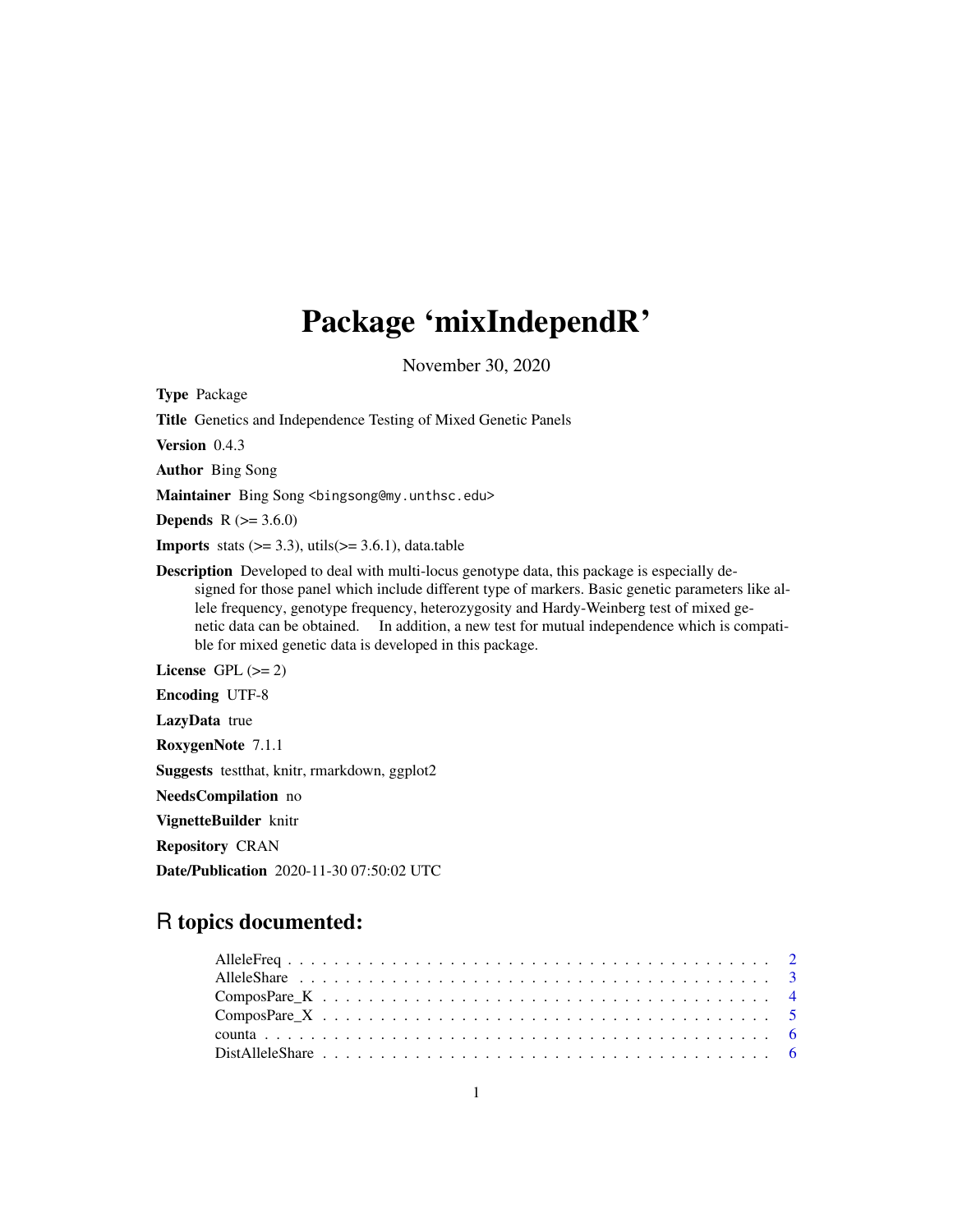## <span id="page-1-0"></span>2 AlleleFreq

|     | -8 |
|-----|----|
|     | 9  |
| -10 |    |
|     |    |
|     |    |
|     |    |
|     |    |
|     |    |
|     |    |
|     |    |
|     |    |
|     |    |
|     |    |
|     |    |
|     |    |
|     |    |
|     |    |

#### **Index** [22](#page-21-0)

AlleleFreq *Calculate Allele Frequency*

## Description

Calculate Allele Frequency

## Usage

AlleleFreq(x,sep)

## Arguments

| X   | a dataset of genotypes. Each row denotes each individual; each column contain<br>each marker.                                                    |
|-----|--------------------------------------------------------------------------------------------------------------------------------------------------|
| sep | the allele separator in the imported genotype data. Note: when using the special<br>character like "I", remember to protect it as "\" (default). |

## Details

This function calculates the allele frequencies of one dataset.

## Value

a matrix of allele frequencies. Each row denotes each allele; each column denotes each marker. The order of makers follows x.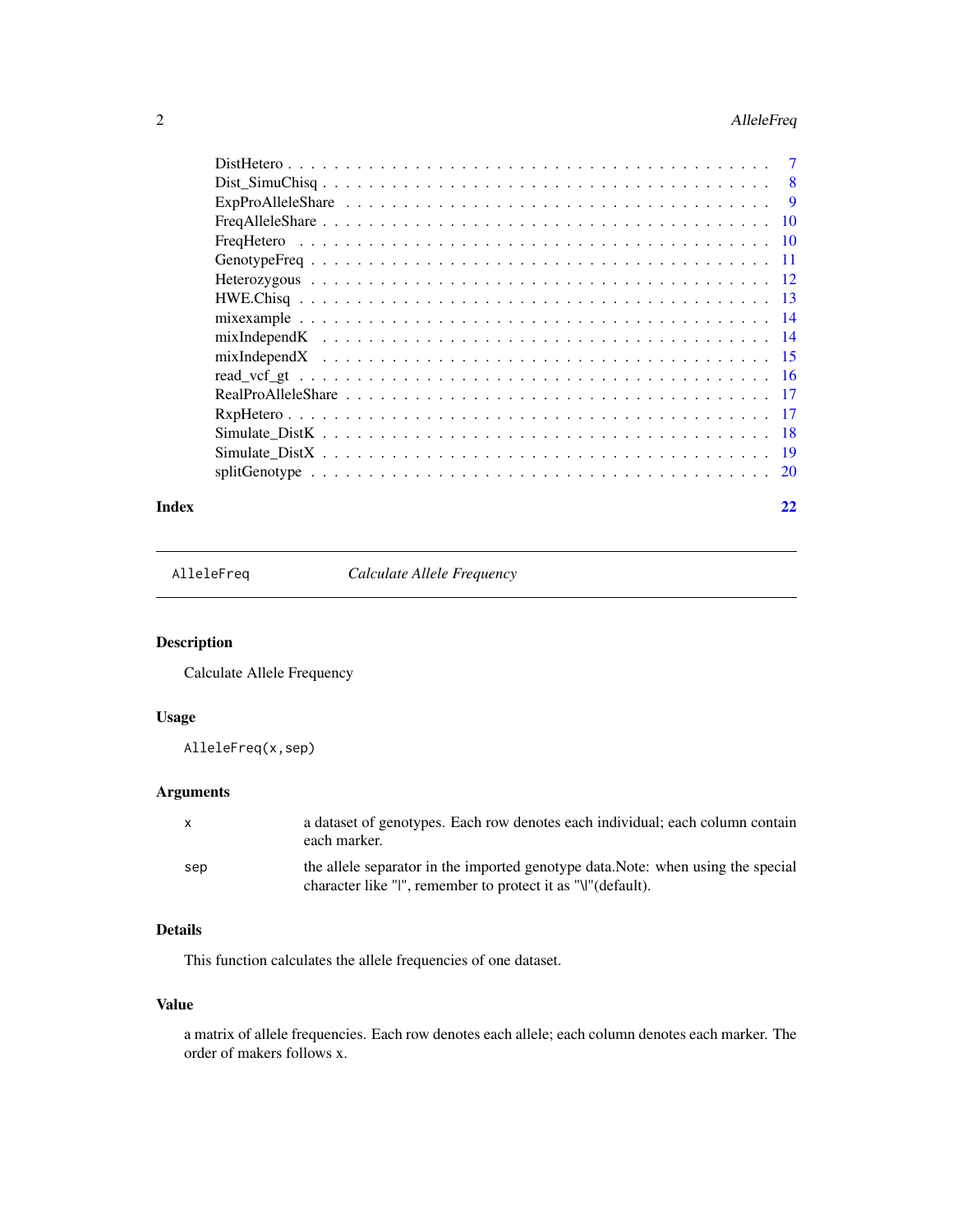#### <span id="page-2-0"></span>AlleleShare 3

#### Examples

```
require(mixIndependR)
x <- data.frame(STR1=c("12|12","13|14","13|13","14|15"),
               SNP1=c("A|A","T|T","A|T","A|T"))
AlleleFreq(x,"\\|")
```
AlleleShare *Calculate numbers of sharing alleles each pair at each locus*

## Description

Calculate numbers of sharing alleles each pair at each locus

#### Usage

```
AlleleShare(df,sep,replacement=FALSE)
```
#### Arguments

| df          | a data frame of genotype data with rownames of sample ID and column names<br>of markers.                                                     |
|-------------|----------------------------------------------------------------------------------------------------------------------------------------------|
| sep         | allele separator in the imported genotype data. Note: when using the special<br>character like "I", remember to protect it as "\" (default). |
| replacement | a logical variable. If it is TRUE, the pairs are sampled with replacement; if<br>FALSE (default), the pairs are sampled without replacement. |

#### Details

This function calculates the numbers of shared alleles between each pair of individuals for a dataset.

#### Value

a dataframe of numbers of shared alleles. Each row denotes each pair; Each column denotes each locus.

```
df <- data.frame(SNP1=c("A|A","T|T","A|T","A|T"),
               STR1=c("12|12","13|14","13|13","14|15"))
AlleleShare(df,"\\|",replacement=FALSE)
```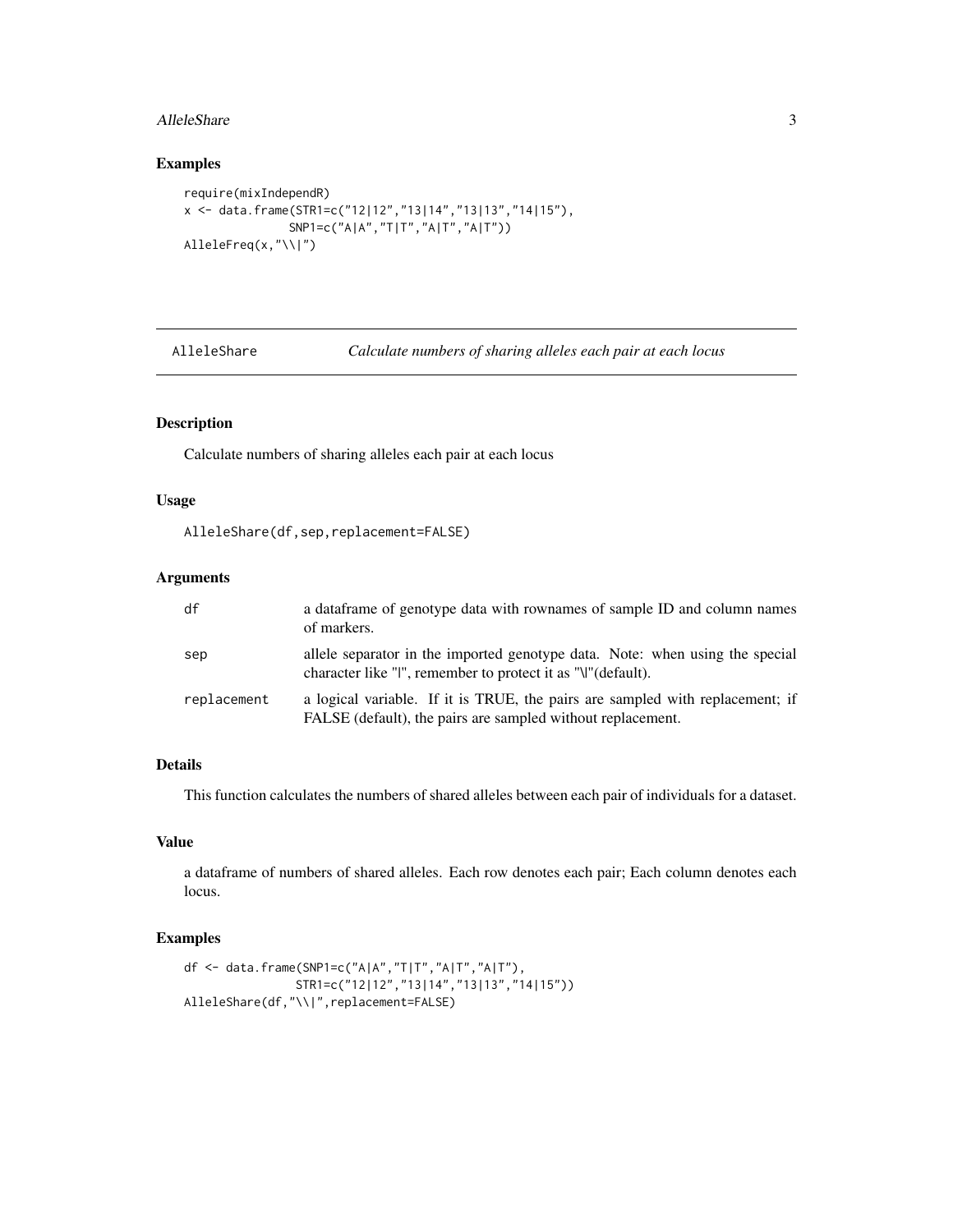<span id="page-3-0"></span>

Generate Comparison Observed and Expected No. of Heterozygous Loci.

## Usage

ComposPare\_K(h,Ex,trans)

## Arguments

| h     | a double made up of "0" and "1" where 1 means heterozygous and 0 means<br>homozygous; Outcome of function "Heterozygous"; Each column denotes each<br>locus and each row denotes each individual.                                                                                                                                                                                                                                                                                                              |
|-------|----------------------------------------------------------------------------------------------------------------------------------------------------------------------------------------------------------------------------------------------------------------------------------------------------------------------------------------------------------------------------------------------------------------------------------------------------------------------------------------------------------------|
| Ex    | a dataframe of expected density, outcome of function "DistHetero", on each<br>possible total number of heterozygous loci.                                                                                                                                                                                                                                                                                                                                                                                      |
| trans | a logic variable, if True, the outcome is a dataframe of n x 2. n is the number of<br>individuals of original imported database. First column is the observed No. of<br>Heterozygous Loci and the second is the expected one. If False, the dataframe<br>is 2n x 2, where n is the number of individuals of original imported database.<br>The first column is a categorical variable denoting the frequency is observed or<br>expected value; the second column is the frequency of No. of heterozygous loci. |

## Details

This function generates a dataframe in which the observed and expected heterozygous loci for each sample are included. The observed ones are calculated from the original dataset. However, the expected ones are simulated according to the expected probability with the same sample size as observed sample.

#### Value

a dataframe of observed and expected No. of heterozygous loci for each individual.

```
h<-matrix(rbinom(20,1,0.5),nrow=5)
Ex \leq data.frame(K=c(0:5),Density=rnorm(6,mean = 0.5,sd=0.05))
ComposPare_K(h,Ex,trans = TRUE)
```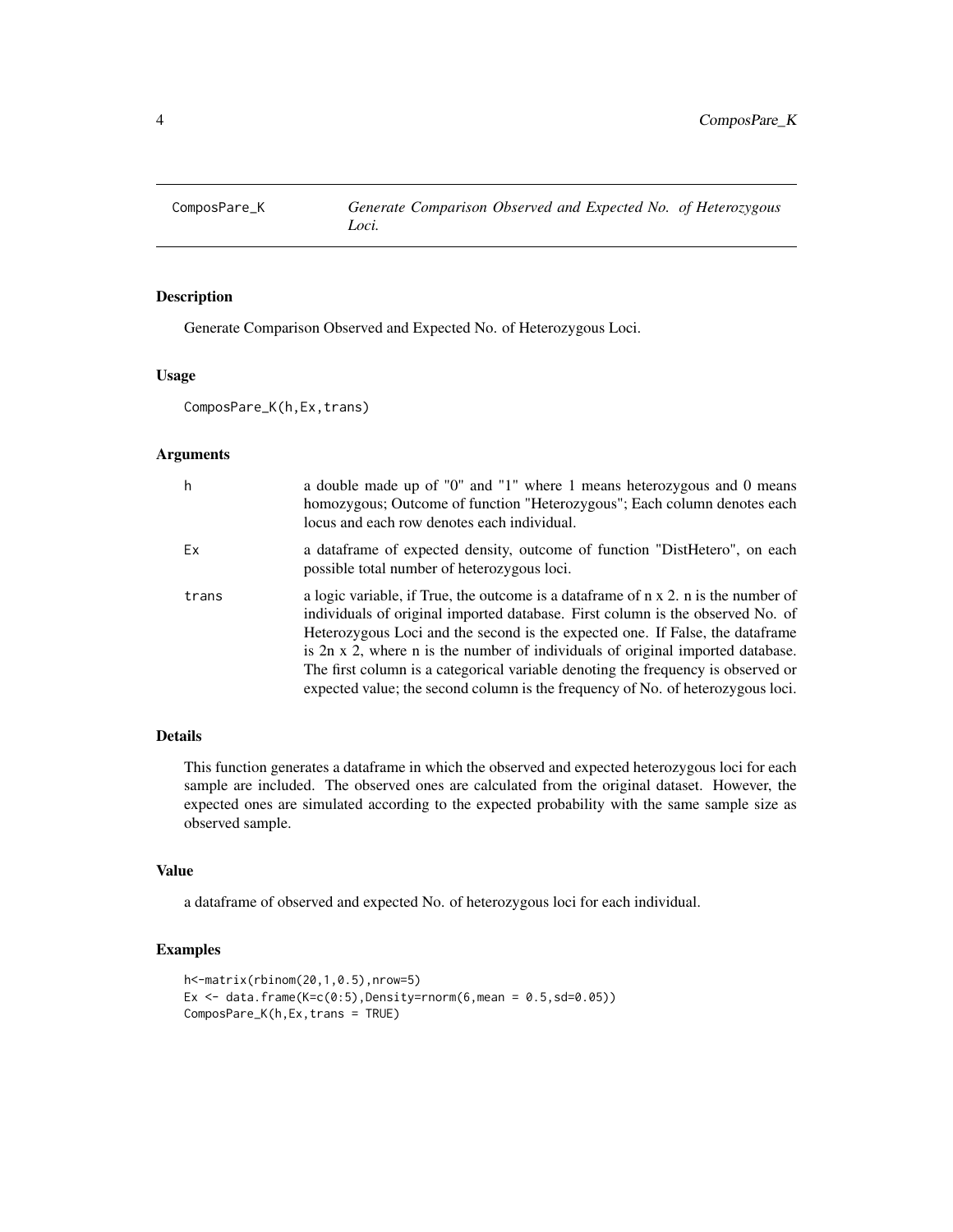<span id="page-4-0"></span>

Generate Comparison Observed and Expected No. of Shared Alleles.

#### Usage

ComposPare\_X(AS,Ex,trans=TRUE)

#### Arguments

| AS    | a double made up of "0", "1" and "2" denoting number of shared alleles; Outcome<br>of function "AlleleShare_Table"; Each column denotes each locus and each row<br>denotes each pair of individuals.                                                                                                                                                                                                                                                                                                                     |
|-------|--------------------------------------------------------------------------------------------------------------------------------------------------------------------------------------------------------------------------------------------------------------------------------------------------------------------------------------------------------------------------------------------------------------------------------------------------------------------------------------------------------------------------|
| Ex    | a data frame of expected density, outcome of function "DistAlleleShare", on each<br>possible total number of shared Alleles.                                                                                                                                                                                                                                                                                                                                                                                             |
| trans | a logic variable, if True, the outcome is a data frame of $n \times 2$ . n is the number of<br>individuals of original imported database. First column is the observed No. of<br>Heterozygous Loci and the second is the expected one. If False, the data frame<br>is 2n x 2, where n is the number of individuals of original imported database.<br>The first column is a categorical variable denoting the frequency is observed or<br>expected value; the second column is the frequency of No. of heterozygous loci. |

## Details

This function generates a dataframe in which the observed and expected shared alleles for each pair of individuals. The observed ones are calculated from the original dataset through "Allele-Share\_Table". However, the expected ones are simulated according to the expected probability with the same sample size as the observed sample.

## Value

a dataframe of observed and expected No. of shared alleles for each pair of individuals.

```
AS<-matrix(sample(c(0:2),20,replace=TRUE,prob=c(0.3,0.3,0.4)),nrow=5)
Ex \le data.frame(X=c(0:8),Density=rnorm(9,mean = 0.5,sd=0.05))
ComposPare_X(AS,Ex,trans = TRUE)
```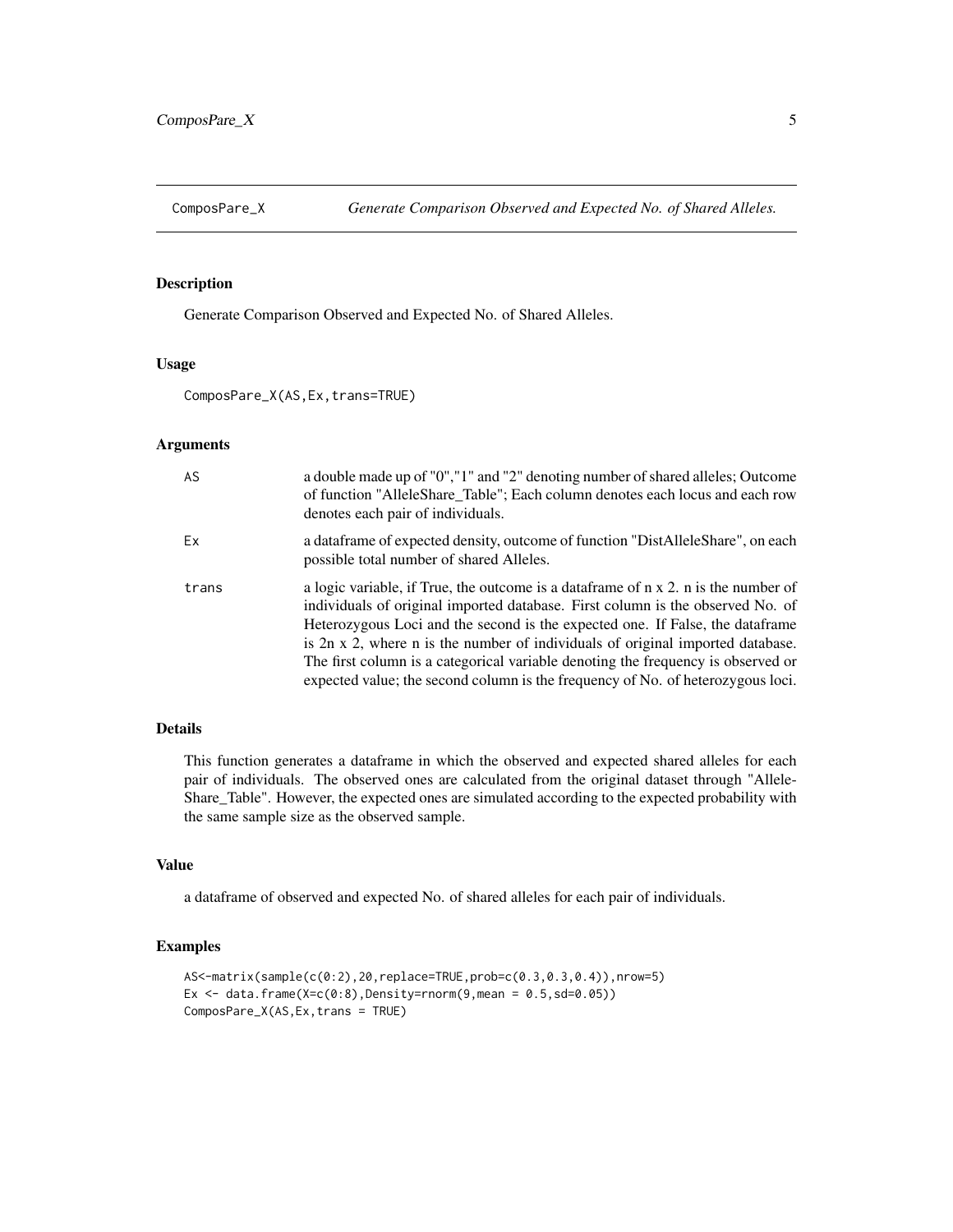<span id="page-5-0"></span>

Simple count including zero###

## Usage

counta(z, y)

## Arguments

| a vector you would like to check                                   |
|--------------------------------------------------------------------|
| an element you would like to count. (Even it is not included in z) |

## Details

This function counts how many the assigned elements there are in one vector.

## Value

the times that y appears in z

## Examples

```
z <-rbinom(20,1,0.5)
counta(z,0)
```
DistAlleleShare *Build Expected Distribution of Numbers of Shared Alleles*

## Description

Build Expected Distribution of Numbers of Shared Alleles

## Usage

```
DistAlleleShare(e)
```
#### Arguments

e a matrix/dataframe of probability of shared alleles; outcome of "ExpProAllele-Share" or "RealProAlleleShare". Each row denotes each locus. The first column is the case of 0 shared alleles, the second column is the case of 1 shared alleles, the third column is the case of 2 shared alleles.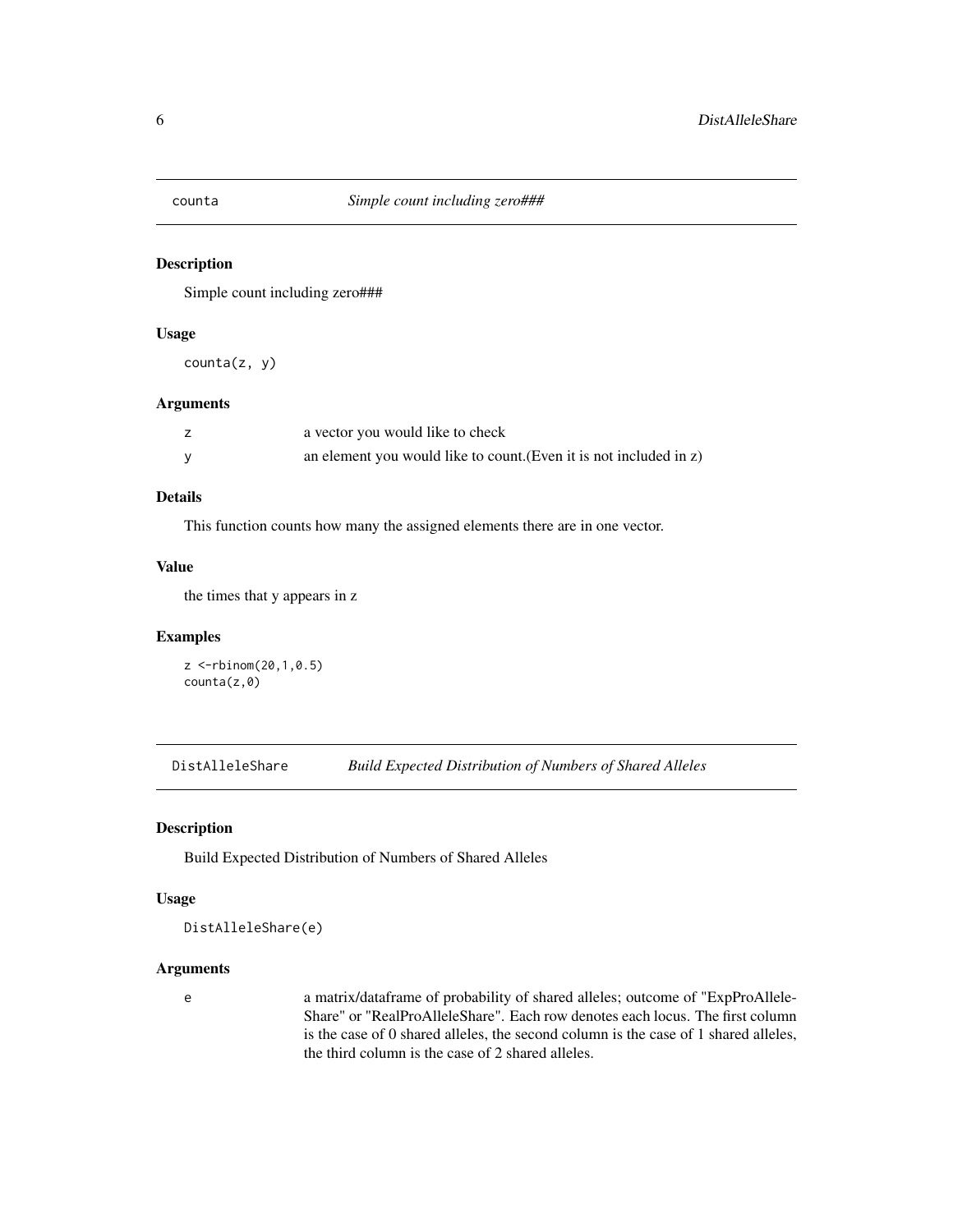#### <span id="page-6-0"></span>DistHetero 7

## Details

This function build the expected distribution of numbers of shared alleles for known shared alleles of each pair of individuals.

#### Value

a dataframe of probabilities of each number of shared alleles(from 0 to 2\*loci); the first column is No. of Shared Alleles; the Second Column is Expected Density

#### References

Chakraborty, R., Stivers, D. N., Su, B., Zhong, Y., & Budowle, B. (1999) <doi:10.1002/(SICI)1522- 2683(19990101)20:8<1682::AID-ELPS1682>3.0.CO;2-Z>

#### Examples

```
e0 < -data.frame("P0" = runif(5, min = 0, max = 0.5), "P1" = runif(5, 0, 0.5))e<-data.frame(e0,"P2"=1-rowSums(e0))
DistAlleleShare(e)
```

| DistHetero | <b>Build Expected Distribution of Numbers of Heterozygous Loci</b> |
|------------|--------------------------------------------------------------------|
|            |                                                                    |

#### Description

Build Expected Distribution of Numbers of Heterozygous Loci

#### Usage

```
DistHetero(H)
```
#### Arguments

H a vector of average heterozygosity of each locus

#### Details

This function build the expected distribution of numbers of heterozygous loci for known heterozygosity of each loci.

## Value

a dataframe of expected density on each possible total number of heterozygous loci.

## References

Chakraborty, R. (1981, ISSN:0016-6731)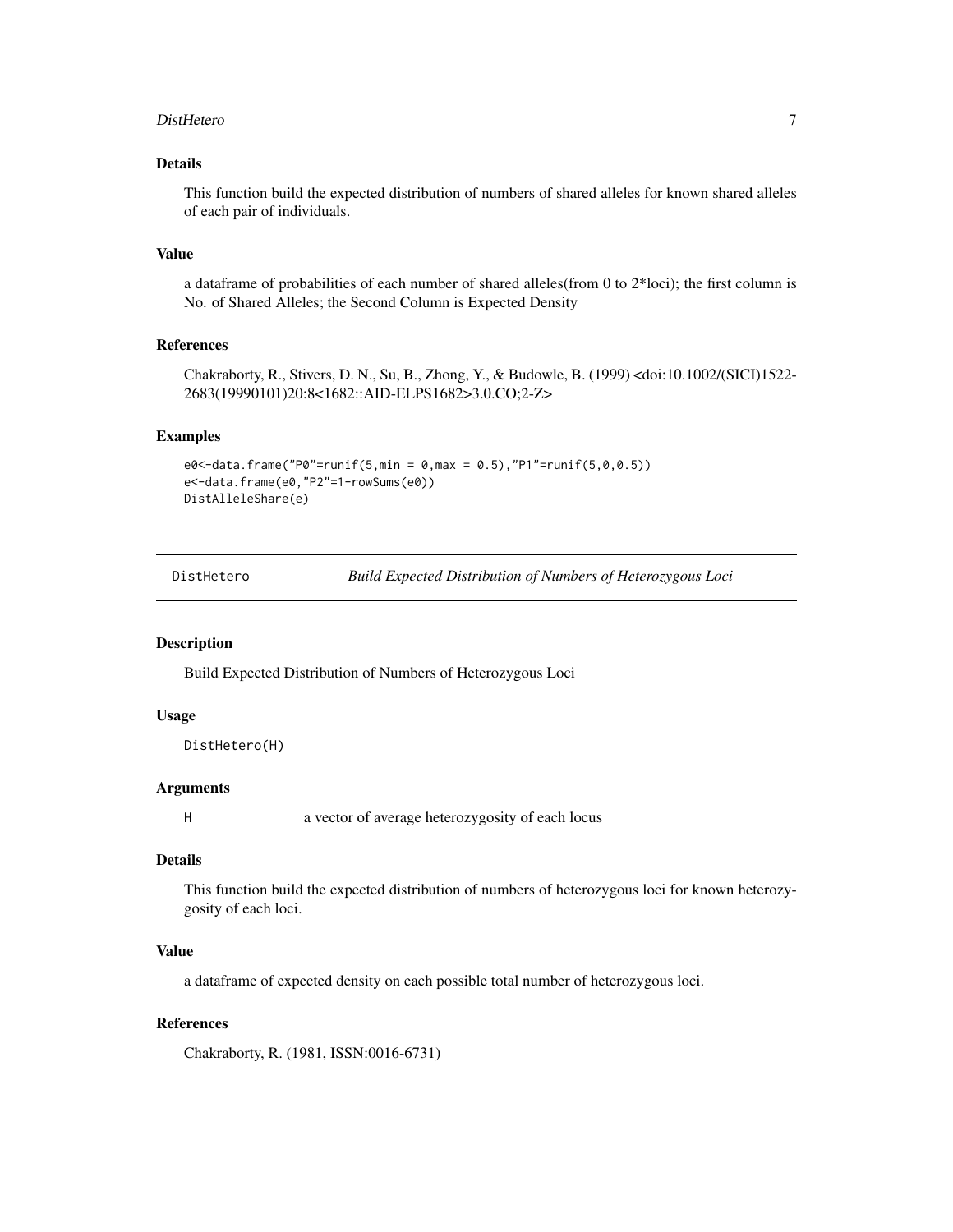## <span id="page-7-0"></span>Examples

```
DistHetero(runif(10))
```
Dist\_SimuChisq *Build a simulated distribution for Chi-Square*

## Description

Build a simulated distribution for Chi-Square

#### Usage

Dist\_SimuChisq(s,prob,b)

## Arguments

| -S           | a matrix of frequencies for each simulated sample. Each row for each sample. |
|--------------|------------------------------------------------------------------------------|
| prob         | a vector of expected probability for each simulated sample.                  |
| <sub>b</sub> | the times of bootstrapping.                                                  |

## Details

This function build the distribution of Chi square statistics for simulated samples

## Value

a vector of Chi-square statistics, length is the times of sampling.

```
require(mixIndependR)
h<-runif(10)
s<-Simulate_DistK(h,500,100)
Exp <- DistHetero(h)
Dist_SimuChisq(s,Exp$Density,10)
```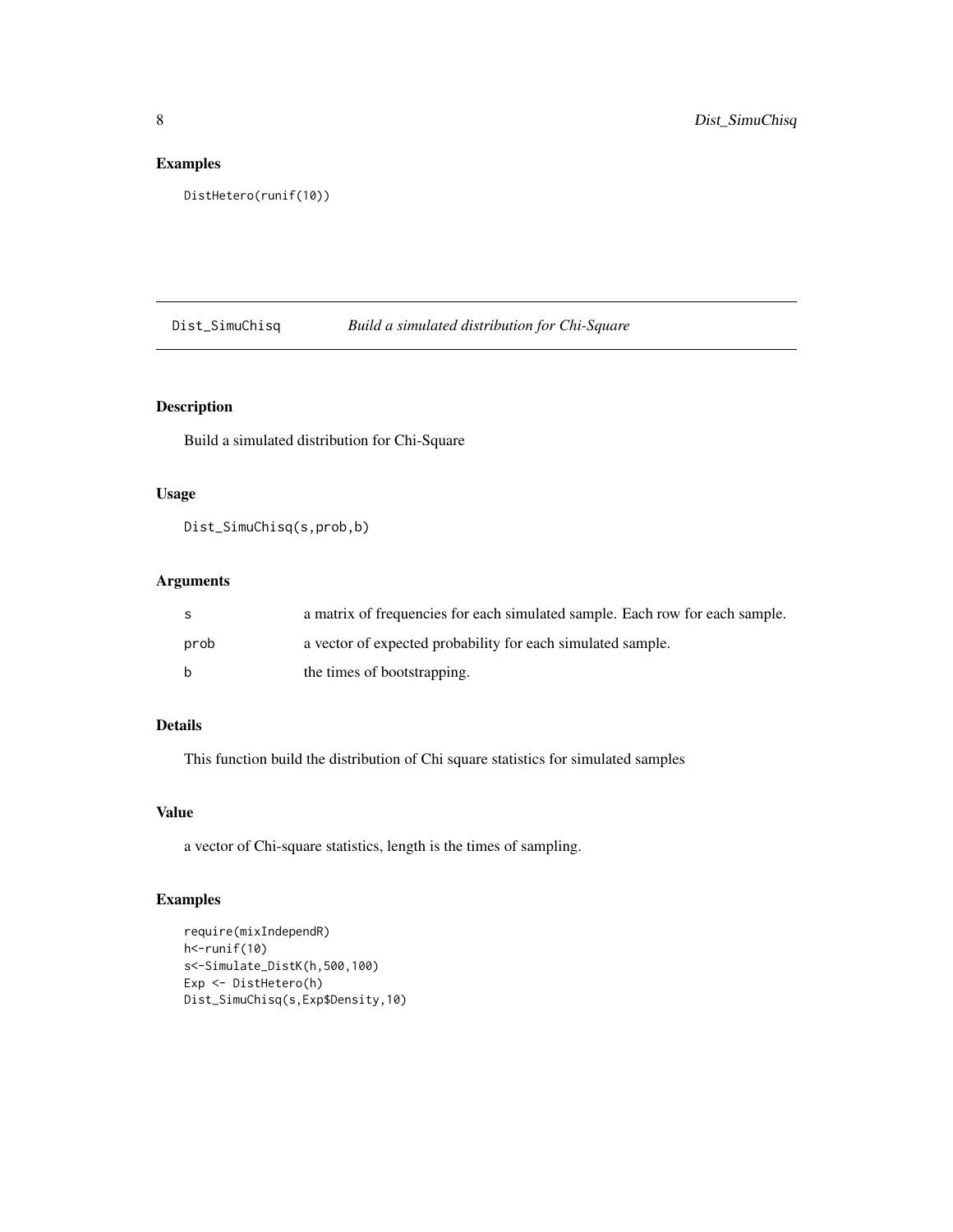<span id="page-8-0"></span>ExpProAlleleShare *Calculate the Expected Probability of 0,1 and 2 Shared Alleles###*

#### Description

Calculate the Expected Probability of 0,1 and 2 Shared Alleles###

#### Usage

ExpProAlleleShare(p)

#### Arguments

p a matrix/double of frequency of alleles; Outcome of "AlleleFreq". Each column denotes each locus. Different alleles is ordered in different rows such as 11,11.3,12,12.2,13... and so on

#### Details

This function Calculates the Expected Probability of 0,1 and 2 Shared Alleles for a set of loci. Usually followed by write.csv(as.data.frame(y),file = " $\sim$ /\*.csv") to export the result of a n x3 matrix.

#### Value

a matrix/double of expected probabilities of 0,1 and 2 shared alleles for each locus. Each row denotes each locus. The first column denotes the probability of 0 shared alleles, the second denotes 1 shared allele, the third denotes 2 shared alleles.

#### References

Weir, B. S. (2004, ISSN:0022-1198)

```
a0<-matrix(runif(20),nrow=5)
a1<-colSums(a0)
a<-data.frame(STR1=a0[,1]/a1[1],STR2=a0[,2]/a1[2],STR3=a0[,3]/a1[3],STR4=a0[,4]/a1[4])
ExpProAlleleShare(a)
```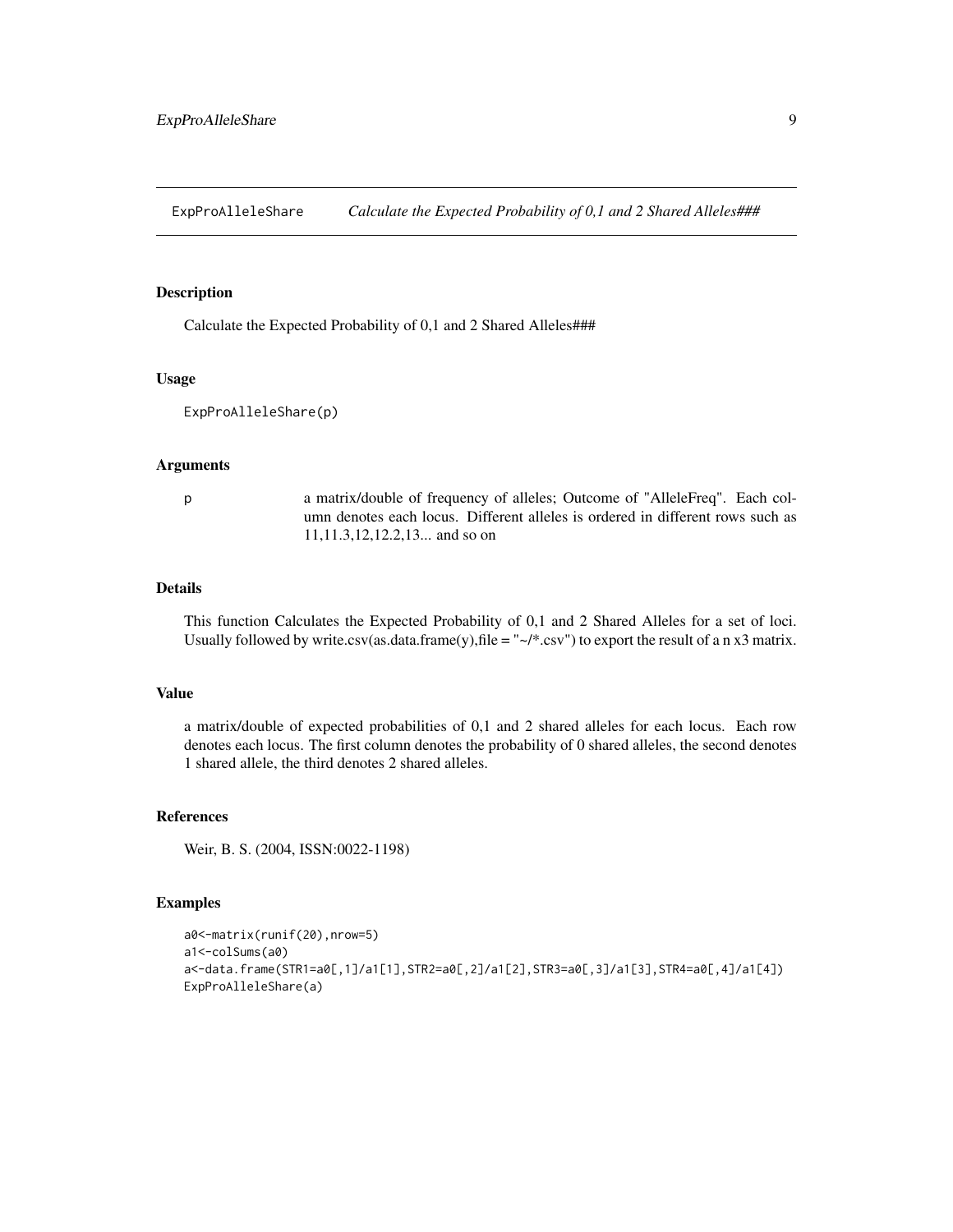<span id="page-9-0"></span>

Build Observed Distribution of No. of Shared Alleles

## Usage

```
FreqAlleleShare(AS)
```
## Arguments

AS a matrix of number of shared alleles, made up with 0, 1 and 2, outcome of function "AlleleShare Table". Rows for individuals, and columns for markers.

## Details

This function build the observed distributions from observed Allele Share table, made up of 0,1 and 2.

## Value

a dataframe of frequencies of each number of shared alleles(from 0 to 2\*N0. of loci)

#### Examples

```
AS<-matrix(sample(c(0:2),20,replace=TRUE,prob=c(0.3,0.3,0.4)),nrow=5)
FreqAlleleShare(AS)
```
FreqHetero *Build Observed Distribution of No. of Heterozygous loci*

#### Description

Build Observed Distribution of No. of Heterozygous loci

## Usage

```
FreqHetero(h)
```
#### **Arguments**

h a dataframe of heterozygosity, made up with 0 and 1, outcome of function "Heterozygous" Rows for individuals, and columns for markers.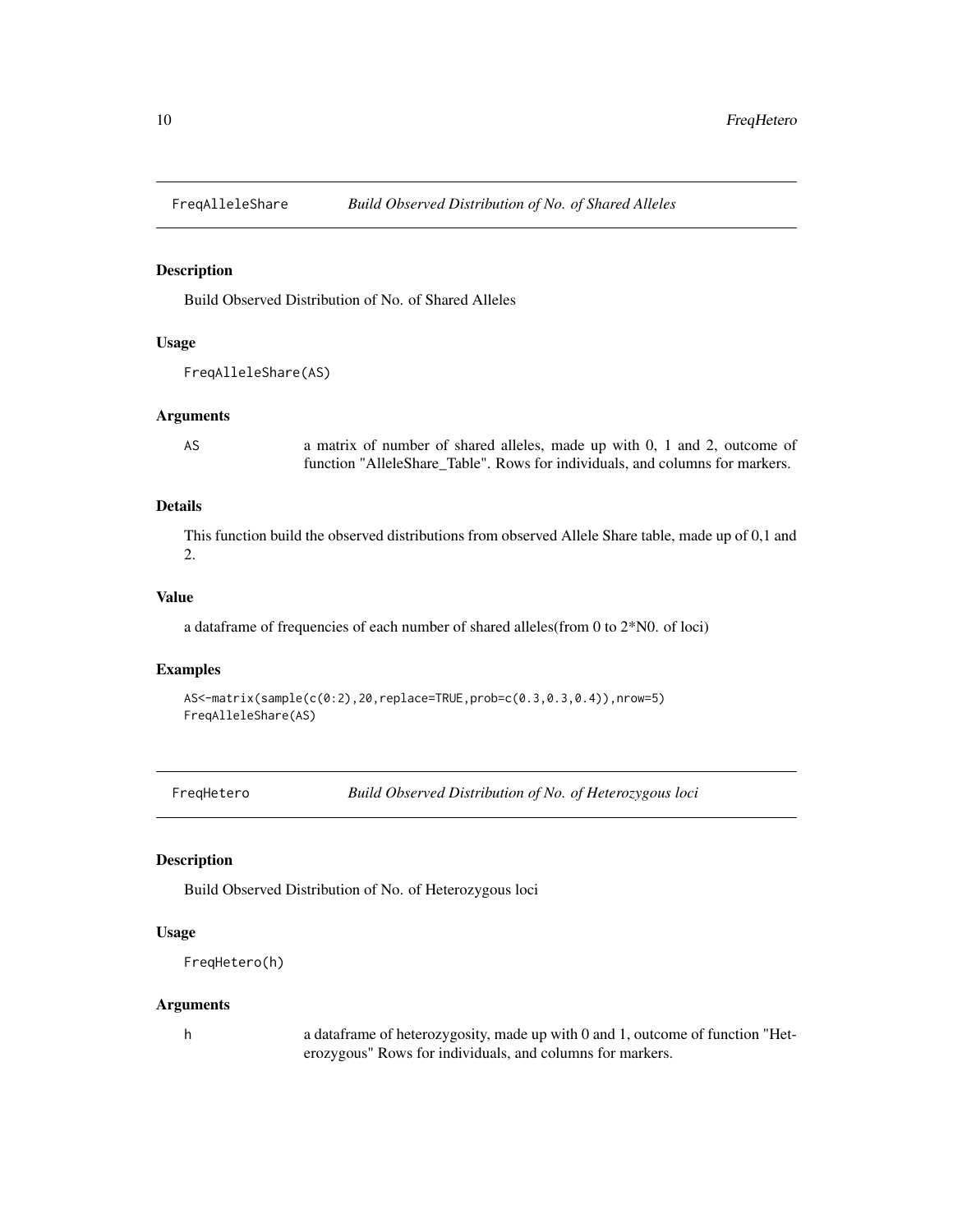## <span id="page-10-0"></span>GenotypeFreq 11

## Details

This function build the observed distributions from observed heterozygosity table, made up of 0,1.

#### Value

a dataframe of frequencies of each number of heterozygous loci(from 0 to No. of loci)

#### Examples

```
h<-matrix(rbinom(20,1,0.5),nrow=5)
FreqHetero(h)
```
GenotypeFreq *Calculate Genotype Frequency###*

## Description

Calculate Genotype Frequency###

#### Usage

GenotypeFreq(x,sep,expect=TRUE)

#### Arguments

| $\mathsf{x}$ | a data frame of genotype data with rownames of sample ID and column names<br>of markers.                                                                          |
|--------------|-------------------------------------------------------------------------------------------------------------------------------------------------------------------|
| sep          | allele separator in the imported genotype data. Note: when using the special<br>character like "I", remember to protect it as "\"(default).                       |
| expect       | a logic variable. If expect is true, the function will calculate the expected geno-<br>type probabilities. If false, calculate the observed genotype frequencies. |

#### Details

This function calculates the observed or expected genotype frequency from dataset and allele frequency.#####

## Value

a dataframe of genotype frequencies. Each row denotes each genotype; each column denotes each loci. The order of markers follows x; the genotypes are ordered from homozygous to heterozygous.

#### References

Chakraborty, R., Srinivasan, M. R., & Daiger, S. P. (1993, ISSN:0002-9297).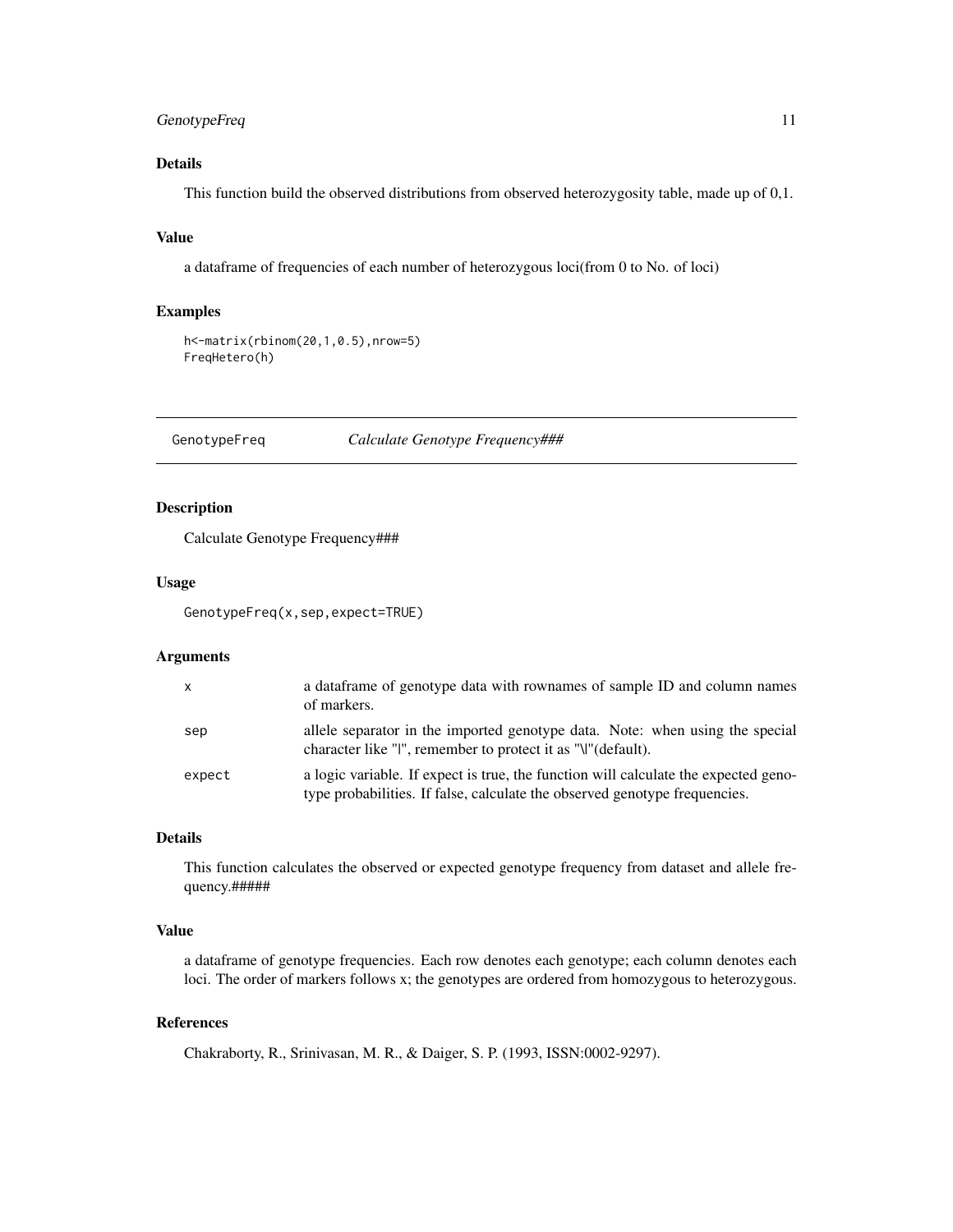## Examples

```
require(mixIndependR)
x <- data.frame(SNP1=c("A|A","T|T","A|T","A|T"),
                STR1=c("12|12","13|14","13|13","14|15"))
GenotypeFreq(x,"\\|",expect=TRUE)
```
Heterozygous *Test heterozygosity at each locus*

## Description

Test heterozygosity at each locus

#### Usage

Heterozygous(x,sep)

#### Arguments

| $\mathsf{X}$ | a dataset of genotypes with rownames of sample ID and column names of mark-<br>ers.                                                          |
|--------------|----------------------------------------------------------------------------------------------------------------------------------------------|
| sep          | allele separator in the imported genotype data. Note: when using the special<br>character like "I", remember to protect it as "\" (default). |

## Details

This function test the heterozygosity of each individuals at each locus.Output a table and Usually followed by write.csv(as.data.frame(y), file = " $\sim$ /\*.csv") to export the results.

## Value

a dataframe of heterozygosity.0 is homozygous;1 is heterozygous. Each row denotes each individual; Each column denotes each locus.

```
x <- data.frame(STR1=c("12|12","13|14","13|13","14|15"),
              SNP1=c("A|A","T|T","A|T","A|T"))
Heterozygous(x,"\\|")
```
<span id="page-11-0"></span>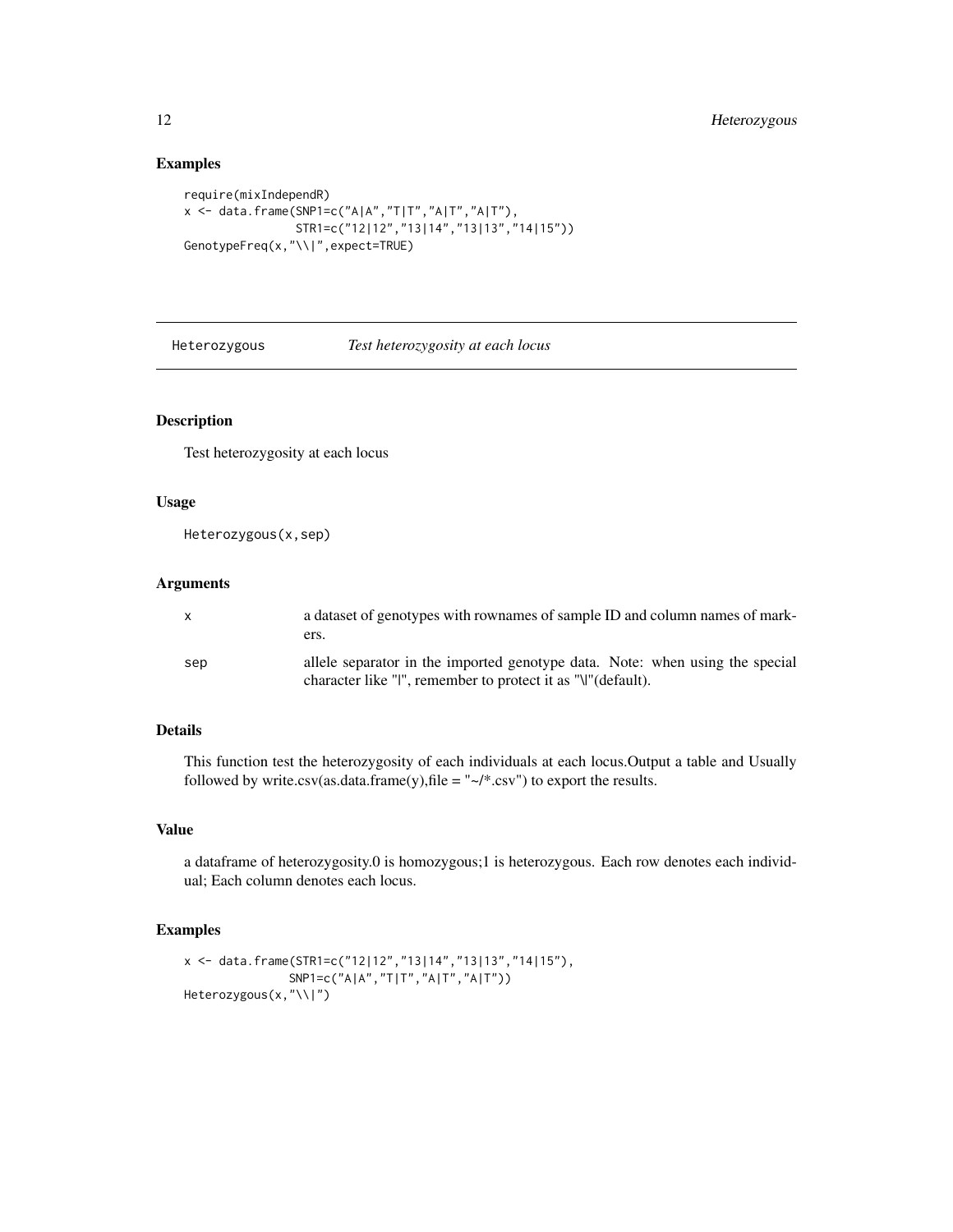<span id="page-12-0"></span>

Test the Hardy Weinberg Equilibrium with Chi-square test####

## Usage

HWE.Chisq(G,G0,rescale.p=FALSE,simulate.p.value=TRUE,B=2000)

## Arguments

| G                | a dataframe of observed genotype frequencies. Each row denotes each genotype;<br>each column denotes each marker. The order of markers follows x; the geno-<br>types are ordered by: from 1:1-th column, the genotypes are homozygous in or-<br>der as: p1p1, p2p2,p3p3,,plpl;from ll-th to u-th column, the genotypes are het-<br>erozygous in order as: $choose(1,2)$ like: $p1p2,p1p3,,p1p1,p2p3,p2p4,p2p1,p(1-$<br>$1$ ) $pl$ |
|------------------|-----------------------------------------------------------------------------------------------------------------------------------------------------------------------------------------------------------------------------------------------------------------------------------------------------------------------------------------------------------------------------------------------------------------------------------|
| G0               | a dataframe of expected genotype probabilities; each row denotes each genotype;<br>each column denotes each loci. The order of markers follows x; the genotypes<br>are ordered by: from 1:1-th column, the genotypes are homozygous in order as<br>: p1p1, p2p2,p3p3,,plp1;from 11-th to u-th column, the genotypes are heterozy-<br>gous in order as: $choose(1,2)$ like: $p1p2,p1p3,,p1p1,p2p3,p2p4,p2p1,p(l-1)p1$              |
| rescale.p        | a logical scalar; if TRUE then p is rescaled (if necessary) to sum to 1. If rescale.p<br>is FALSE, and p does not sum to 1, an error is given.                                                                                                                                                                                                                                                                                    |
| simulate.p.value |                                                                                                                                                                                                                                                                                                                                                                                                                                   |
|                  | a logical indicating whether to compute p-values by Monte Carlo simulation.                                                                                                                                                                                                                                                                                                                                                       |
| B                | an integer specifying the number of replicates used in the Monte Carlo test.                                                                                                                                                                                                                                                                                                                                                      |

## Details

This function check the Hardy Weinberg Equilibrium from observed and expected distribution with Chi-square test#####

#### Value

a vector of result of p-values for chi-square test; the orders of markers follows x.

```
require(mixIndependR)
x <- data.frame(STR1=c("11|12","12|13","11|13","13|15"),
                STR2=c("12|12","13|14","13|13","14|15"),
                SNP1=c("A|T","A|A","T|A","A|T"),
                SNP2=c("A|A","T|T","A|T","T|A"))
G \leftarrow GenotypeFreq(x,expect = FALSE)
```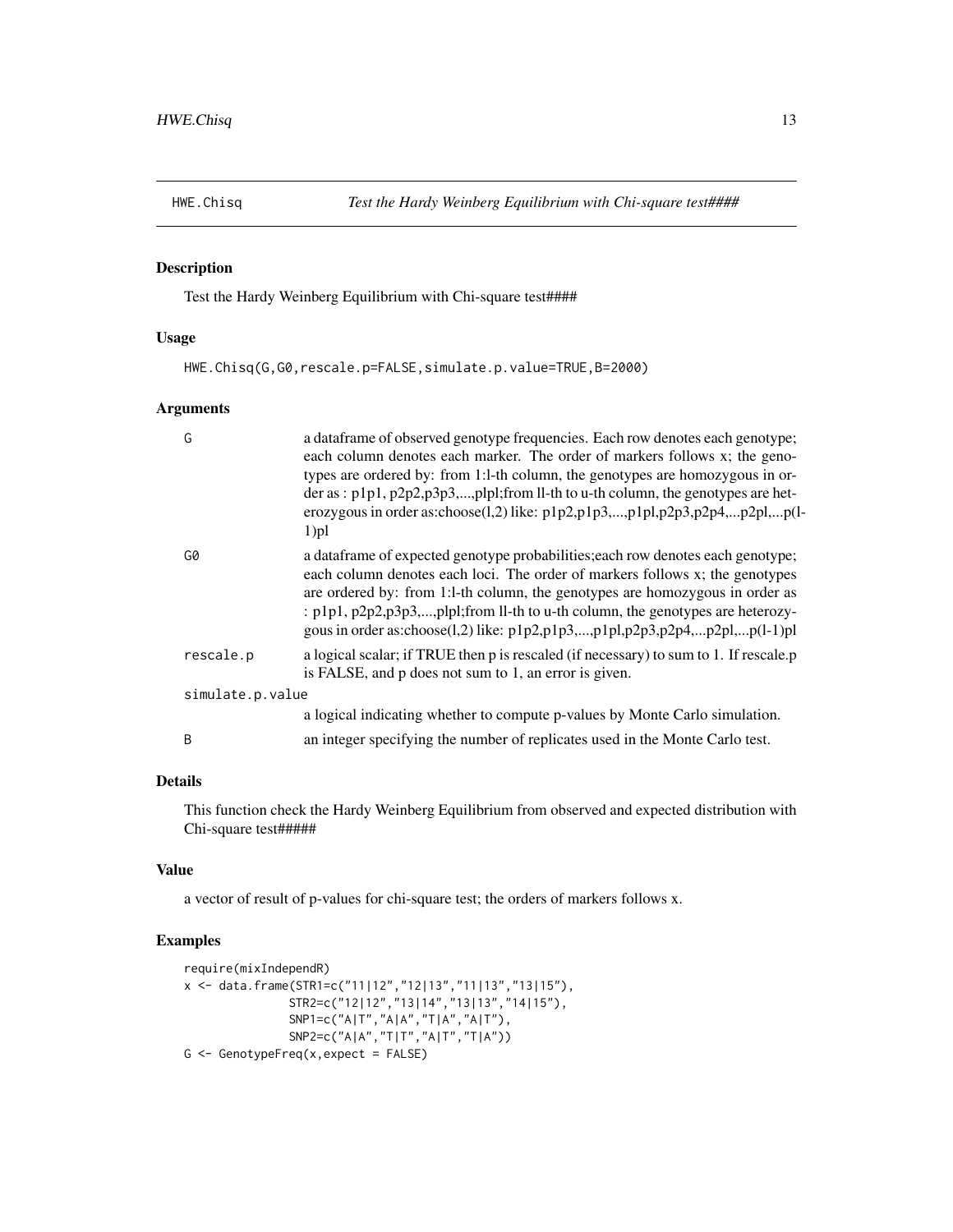<span id="page-13-0"></span>14 mixIndependK

```
G0 \leq - GenotypeFreq(x,expect = TRUE)
HWE.Chisq(G,G0,rescale.p=FALSE,simulate.p.value=TRUE,B=2000)
```
mixexample *Genotype Data from A Selected Mix Panel*

## **Description**

This dataset is the phased genotypes for a mix panel with 100 variants. These variants are selected from the reference haplotype data of Gymrek's lab (see Reference). This is a sample with 2504 individuals.

#### Usage

data(mixexample)

#### Format

A dataframe with 2504 observations on 100 variables. This dataframe is the phased genotype files for 100 variants (including SNPs and STRs) for 2504 individuals.

#### Source

1000 Genomes SNP-STR Haplotype Panel <https://gymreklab.com/2018/03/05/snpstr\_imputation.html> The genotypes of panel after selection <https://github.com/ice4prince/mixIndependR/tree/main/data>

#### References

Saini et al. (2018). A reference haplotype panel for genome-wide imputation of short tandem repeats. Nat Commun 9(1): 4397. <https://pubmed.ncbi.nlm.nih.gov/30353011/>

#### Examples

data(mixexample)

mixIndependK *Quick pvalue of total number of heterozygous loci*

#### **Description**

Quick pvalue of total number of heterozygous loci

#### Usage

mixIndependK(x,sep,t,B)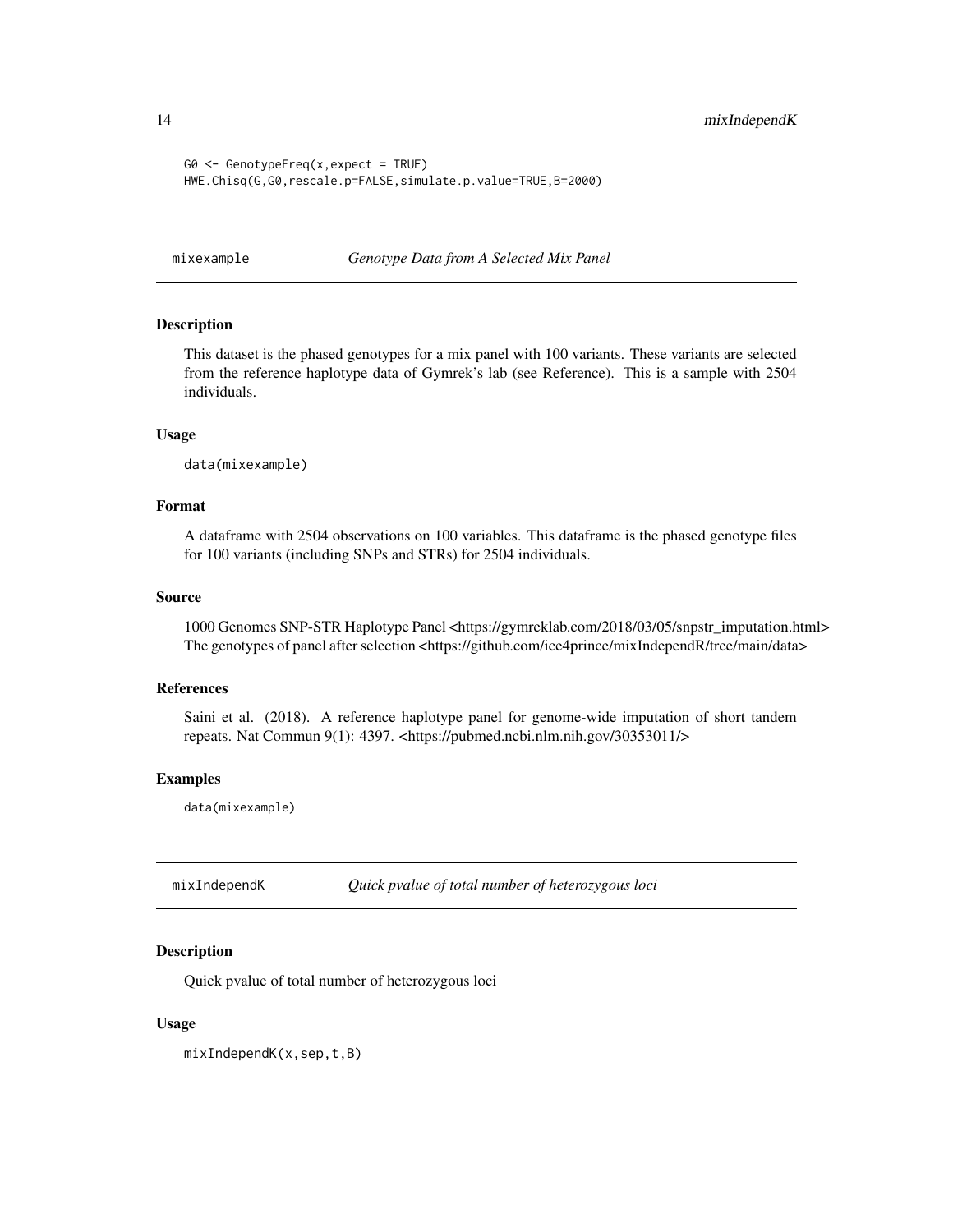## <span id="page-14-0"></span>mixIndependX 15

## Arguments

| $\mathsf{x}$ | a dataset of alleles. Each row denotes each individual. One allele in one cell. In<br>the $(2r-1)$ th column, there is the same locus with the $2r$ -th column; noted: no<br>column for ID, make row.names=1 when importing. |
|--------------|------------------------------------------------------------------------------------------------------------------------------------------------------------------------------------------------------------------------------|
| sep          | allele separator in the imported genotype data. Note: when using the special<br>character like "I", remember to protect it as "\I".                                                                                          |
|              | times of simulation in "Simulate DistK" and "Simulate DistX".                                                                                                                                                                |
| B            | times of bootstrapping in Chi Squares Test.                                                                                                                                                                                  |

## Details

This function is a summary of pipeline for number of heterozygous loci (K), and generates the p-value of K for the target dataset.

#### Value

pvalue (1-cumulative probabilities) for the number of heterozygous loci(K)

#### Examples

```
x <- data.frame(SNP1=c("A|A","T|T","A|T","A|T"),
               STR1=c("12|12","13|14","13|13","14|15"))
mixIndeed(K(x,sep = "\\\|",10,10)
```

| mixIndependX |  | Quick pvalue of total number of shared alleles |
|--------------|--|------------------------------------------------|
|--------------|--|------------------------------------------------|

## Description

Quick pvalue of total number of shared alleles

#### Usage

```
mixIndependX(x,sep,t,B)
```
#### Arguments

| X            | a dataset of alleles. Each row denotes each individual. One allele in one cell. In<br>the $(2r-1)$ th column, there is the same locus with the 2r-th column; noted: no<br>column for ID, make row names = 1 when importing. |
|--------------|-----------------------------------------------------------------------------------------------------------------------------------------------------------------------------------------------------------------------------|
| sep          | allele separator in the imported genotype data. Note: when using the special<br>character like "I", remember to protect it as "\".                                                                                          |
| $^{\dagger}$ | times of simulation in "Simulate DistK" and "Simulate DistX".                                                                                                                                                               |
| B            | times of bootstrapping in Chi Squares Test.                                                                                                                                                                                 |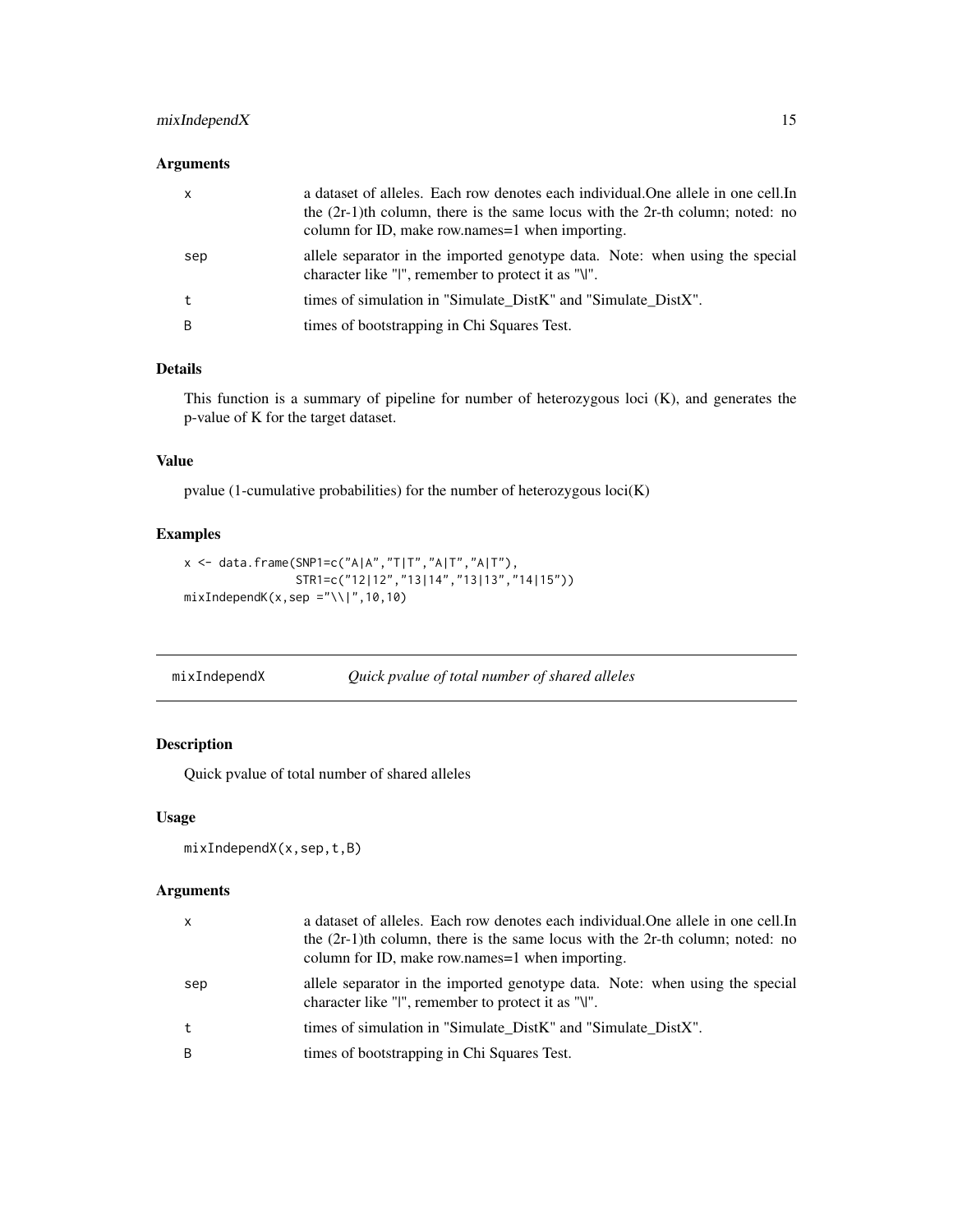## <span id="page-15-0"></span>Details

This function is a summary of pipeline for number of shared alleles $(X)$ , and generates the p-value of K for the target dataset.

#### Value

pvalue (1-cumulative probabilities) for the number of shared alleles(K)

### Examples

```
x \le - data.frame(SNP1=c("A|A","T|T","A|T","A|T"),
                  STR1=c("12|12","13|14","13|13","14|15"))
mixIndex(x, sep='\\ \lvert \lvert \rvert, 10,10)
```
read\_vcf\_gt *Import genotype data from vcf files/*

## Description

Import genotype data from vcf files/

### Usage

read\_vcf\_gt(x)

#### Arguments

x The vcf file with its directory

#### Details

This function extract the genotypes and allele status from a vcf file.

#### Value

a list contains the genotype and allele status.

#### Examples

```
## Not run:
df<-read_vcf_gt("~/x.vcf")
```
## End(Not run)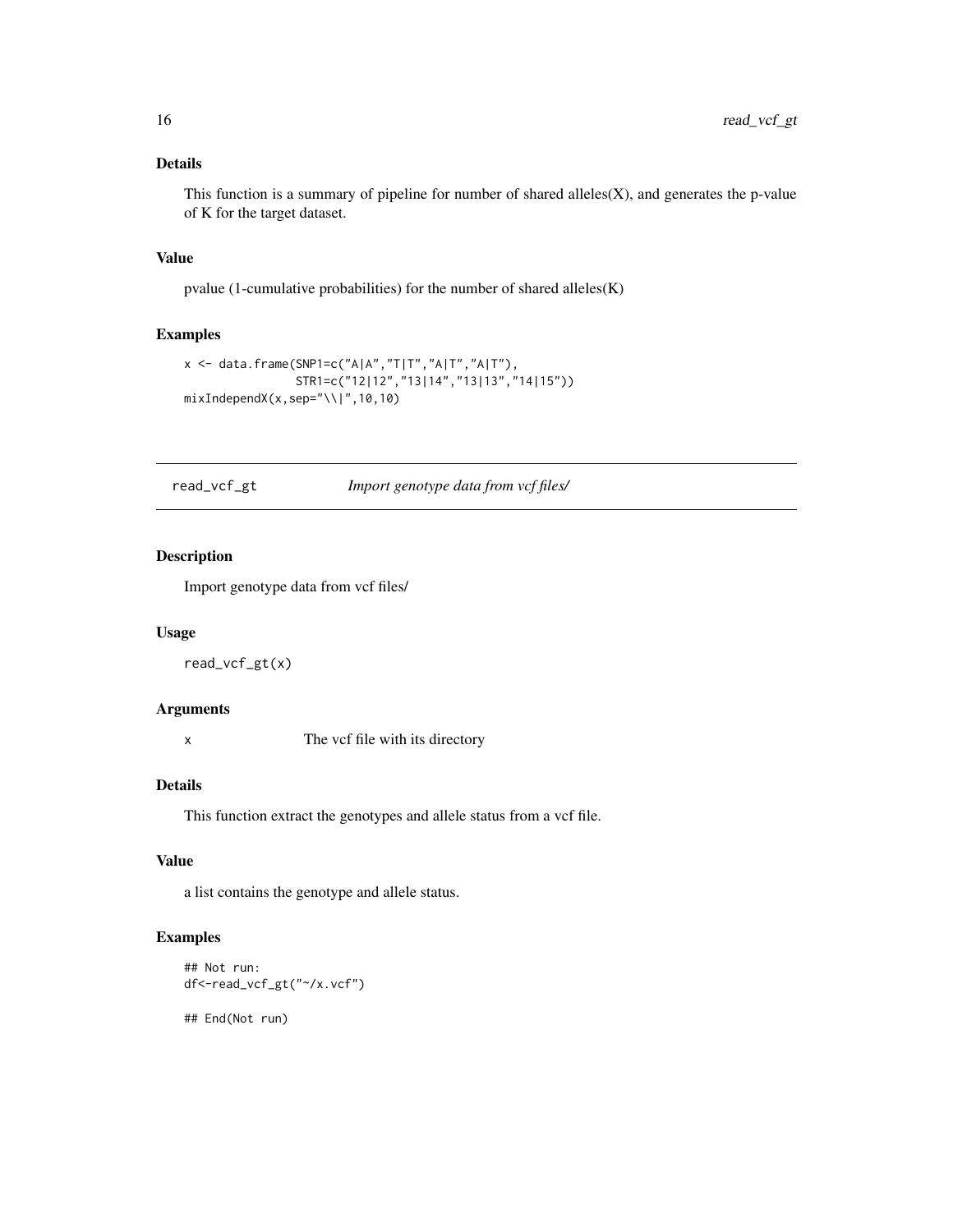<span id="page-16-0"></span>RealProAlleleShare *Calculate the Real Probability of 0,1 and 2 Shared Alleles###*

#### Description

Calculate the Real Probability of 0,1 and 2 Shared Alleles###

## Usage

```
RealProAlleleShare(AS)
```
#### Arguments

AS a matrix/double of no. of Shared alleles, made up with 0,1 and 2; Outcome of "AlleleShare\_Table". Each column denotes each locus. Each row denotes each individual.

## Details

This function Calculates the density of 0,1 and 2 Shared Alleles for a set of loci. Usually followed by write.csv(as.data.frame(y), file = " $\sim$ /\*.csv") to export the result of a n x3 matrix.

### Value

a matrix/double of real density of 0,1 and 2 shared alleles for each locus. Each row denotes each locus. The first column denotes the probability of 0 shared alleles, the second denotes 1 shared allele, the third denotes 2 shared alleles.

#### Examples

```
AS<-matrix(sample(c(0:2),20,replace=TRUE,prob=c(0.3,0.3,0.4)),nrow=5)
RealProAlleleShare(AS)
```

| RxpHetero |  |
|-----------|--|
|-----------|--|

Calculate Real or Expected Average Heterozygosity at each locus

#### Description

Calculate Real or Expected Average Heterozygosity at each locus

#### Usage

RxpHetero(h,p,HWE)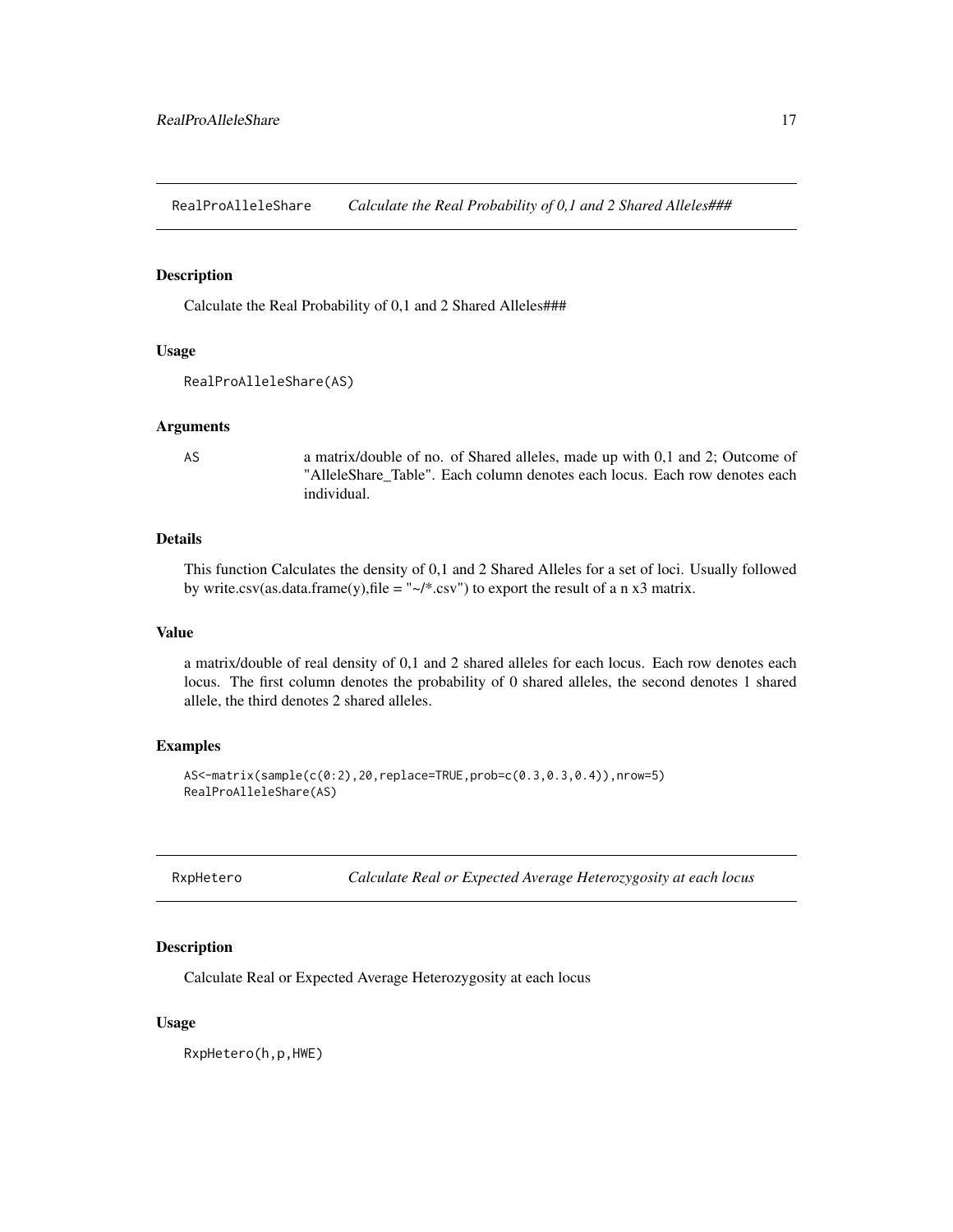## <span id="page-17-0"></span>Arguments

| h   | a dataset of heterozygosity, made up with 0 and 1. Output of function "Het-<br>erozygous". Each row denotes each individual. Each row denotes each locus.                                                                                                                         |
|-----|-----------------------------------------------------------------------------------------------------------------------------------------------------------------------------------------------------------------------------------------------------------------------------------|
| p   | a dataset of allele frequency, Output of function "AlleleFreq". Each row denotes<br>each allele, and each column denotes each locus.                                                                                                                                              |
| HWE | a logic variable. When TRUE, this function will calculate the expected het-<br>erozygosity under Hardy-Weinberg Equilibrium: $H = 1$ -sum(q_i^2); q_i is the<br>allele frequency; If FALSE, this function calculate the average heterozygosity<br>from real heterozygosity table. |

## Details

This function calculate average heterozygosity at each locus.Output a vector of number of loci.

#### Value

a vector of average heterozygosity on each loci.

#### References

Chakraborty, R., & Jin, L. (1992, ISSN:1432-1203) <doi:10.1007/BF00197257>

#### Examples

```
x <- data.frame(STR1=c(12,13,13,14,15,13,14,12,14,15),
               STR1_1=c(12,14,13,15,13,14,13,12,14,15),
               SNP1=c("A","T","A","A","T","A","A","T","T","A"),
               SNP1_1=c("A","T","T","T","A","T","A","A","T","T"))
require(mixIndependR)
h <- Heterozygous(x)
p <- AlleleFreq(x)
RxpHetero(h,p,HWE=TRUE)
```

| Simulate_DistK | Generate a Bundle of Simulated distributions for No. of heterozygous |  |
|----------------|----------------------------------------------------------------------|--|
|                | <i>loci with known heterozygosites</i>                               |  |

## Description

Generate a Bundle of Simulated distributions for No. of heterozygous loci with known heterozygosites

#### Usage

Simulate\_DistK(H,m,t)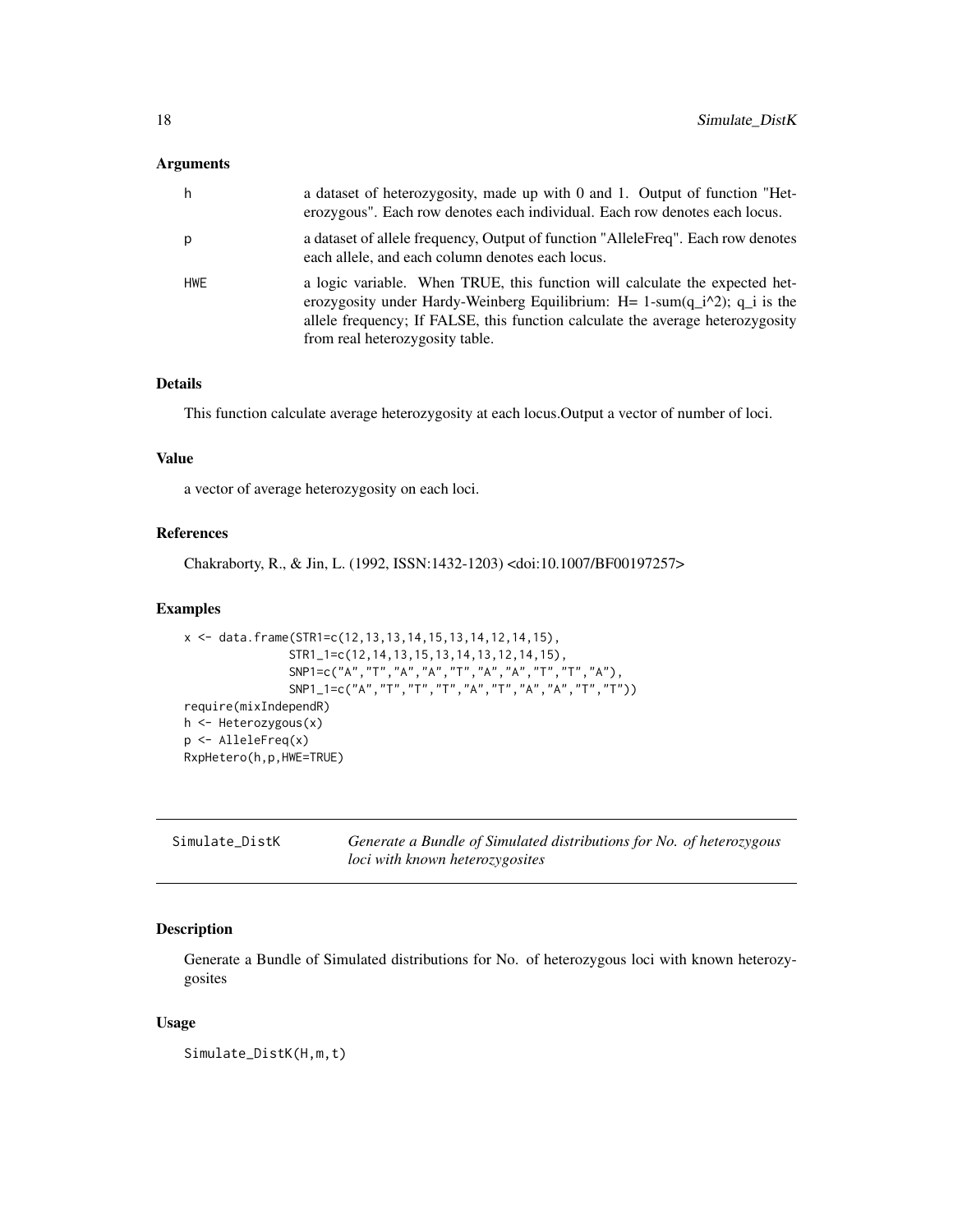#### <span id="page-18-0"></span>Arguments

| H | a vector of average heterozygosity of each loci. Length of H is the number of<br>loci. |
|---|----------------------------------------------------------------------------------------|
| m | the sample size you want, usually similar to the real sample size.                     |
|   | the number of samples you want to build                                                |

## Details

This function generates multinomial distribution for loci known the heterozygosity and build the simulated distribution for no. of heterozygous loci.

#### Value

a matrix of frequencies of No. of Heterozygous Loci. Each row denotes each simulated sample; Each column denotes each No. of Heterozygous loci, from 0 to length of H.

## Examples

Simulate\_DistK(runif(10),500,100)

Simulate\_DistX *Build a simulated distribution for No. of Shared Alleles*

#### Description

Build a simulated distribution for No. of Shared Alleles

#### Usage

Simulate\_DistX(e,m,t)

#### Arguments

| e | a matrix of Probability of Sharing 2,1 or 0 alleles at each loci. Each row denotes |
|---|------------------------------------------------------------------------------------|
|   | each locus. Three columns denote sharing 0.1 or 2 alleles.                         |
| m | the sample size you want, usually similar to the real sample size.                 |
|   | the number of samples you want to build/ the times to generate a sample            |
|   |                                                                                    |

## Details

This function generates multinomial distribution for loci known the Allele Frequency and Expected Probability of Shared 2,1 or 0 alleles

#### Value

a matrix of frequencies of No. of shared alleles. Each row denotes each simulated sample; Each column denotes each No. of shared alleles, from 0 to 2e length of e.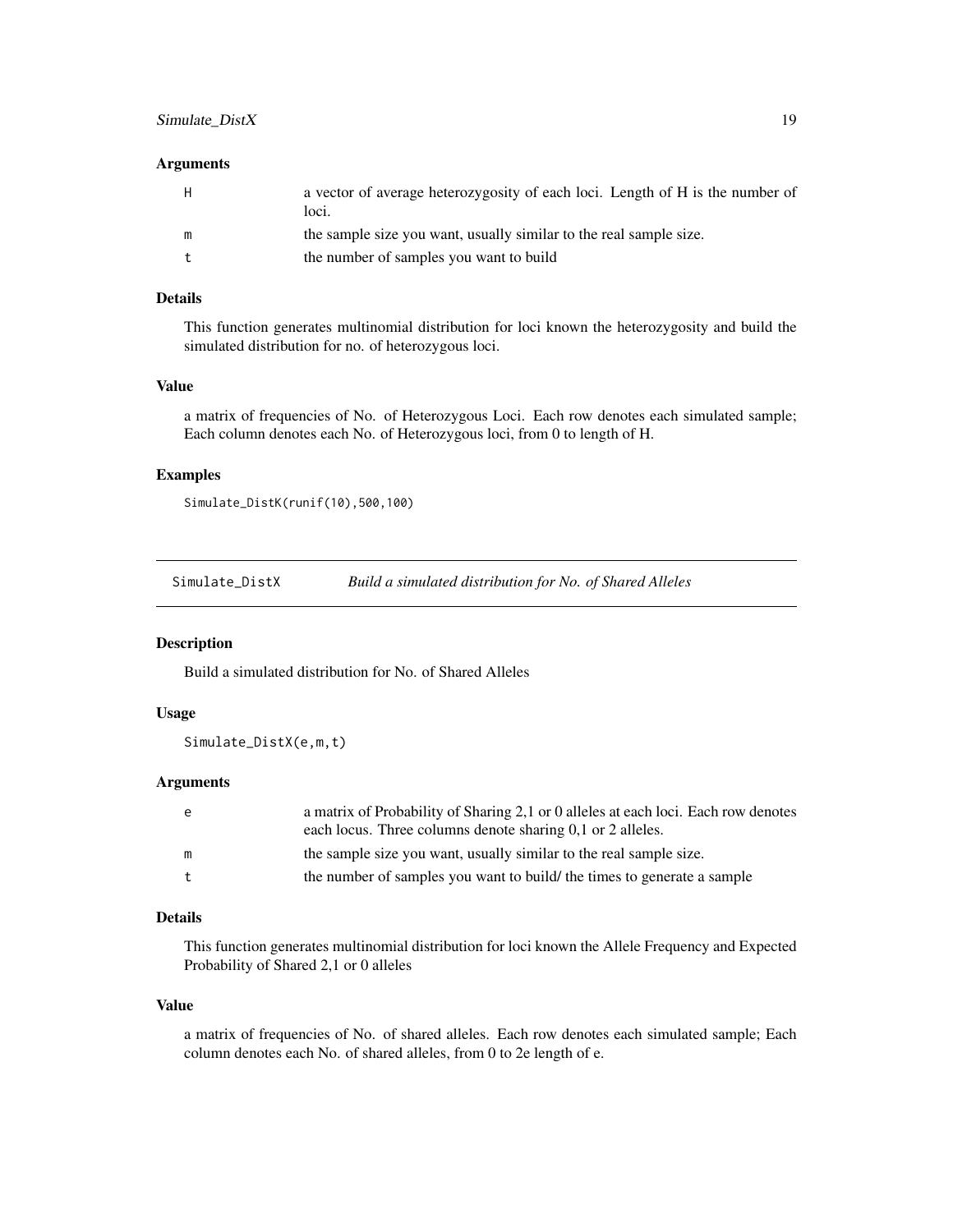#### Examples

```
e0<-data.frame("P0"=runif(5,min = 0,max = 0.5),"P1"=runif(5,0,0.5))
e<-data.frame(e0,"P2"=1-rowSums(e0))
Simulate_DistX(e,500,10)
```
splitGenotype *Split Genotype Table to Duo-Allele Table*

#### Description

Split each column to two columns for a table of genotypes

#### Usage

splitGenotype(df,sep,dif,rowbind)

#### Arguments

| df                          | a dataframe of genotype data with rownames of sample ID and column names<br>of markers.                                                                                                                                                                                                                                                                                                      |
|-----------------------------|----------------------------------------------------------------------------------------------------------------------------------------------------------------------------------------------------------------------------------------------------------------------------------------------------------------------------------------------------------------------------------------------|
| sep                         | allele separator in the imported genotype data. Note: when using the special<br>character like "I", remember to protect it as "\I"(default).                                                                                                                                                                                                                                                 |
| $\mathsf{dif}^{\mathsf{f}}$ | a symbol differentiate the one marker on each allele.                                                                                                                                                                                                                                                                                                                                        |
| rowbind                     | a logical variable. If rowbind is TRUE, the output is arranged with double rows<br>but the same columns, and the table of the second allele is followed after the<br>first allele table by rows with double individual IDs in the same order.<br>If rowbind is false, the output is arranged by double columns and the same rows;<br>the column names are in the order of alphabet by pairs. |

## Details

The function convert a genotype data to allele data with double columns or with double rows; the rownames are sample ID in the same order but twice if the rows are doubled, and the column names are in the same order or in the order of alphabet by pairs if columns are doubled.

The parameter "sep" is the symbol of allele separator in the imported genotype data.

The parameter "dif" is the difference between the second and the first appearance for the same marker. For example, if "dif  $= 1$ ", the column names of output will be "marker1" "marker1 \_1","marker2","marker2 \_1", if the original list of column names is "marker1","marker2".

#### Value

a dataframe with doubled columns of import data and alleles in different columns

<span id="page-19-0"></span>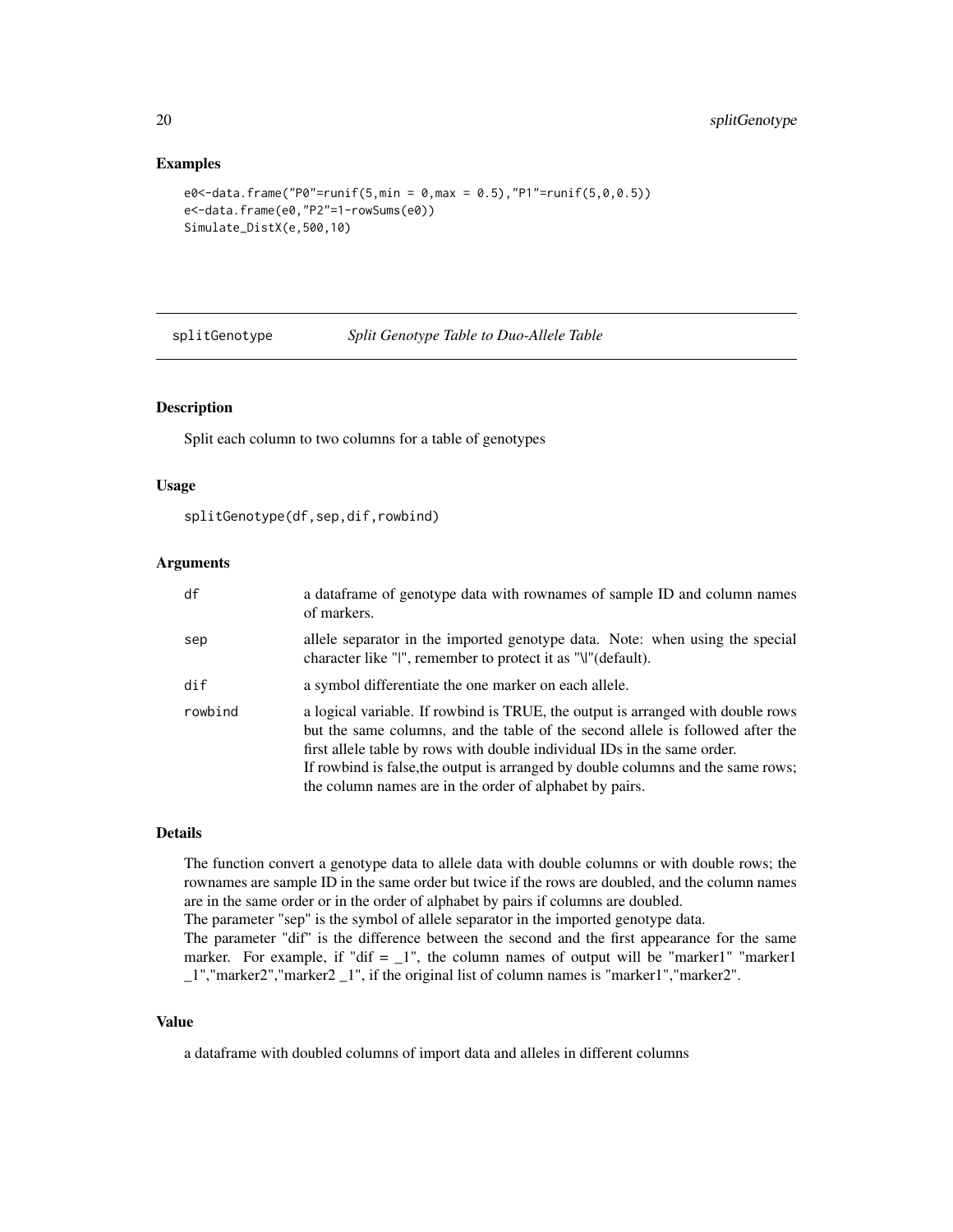## splitGenotype 21

## Examples

```
## Not run:
df <- data.frame(SNP1=c("A|A","T|T","A|T","A|T"),
                STR1=c("12|12","13|14","13|13","14|15"))
splitGenotype(df)
```
## End(Not run)